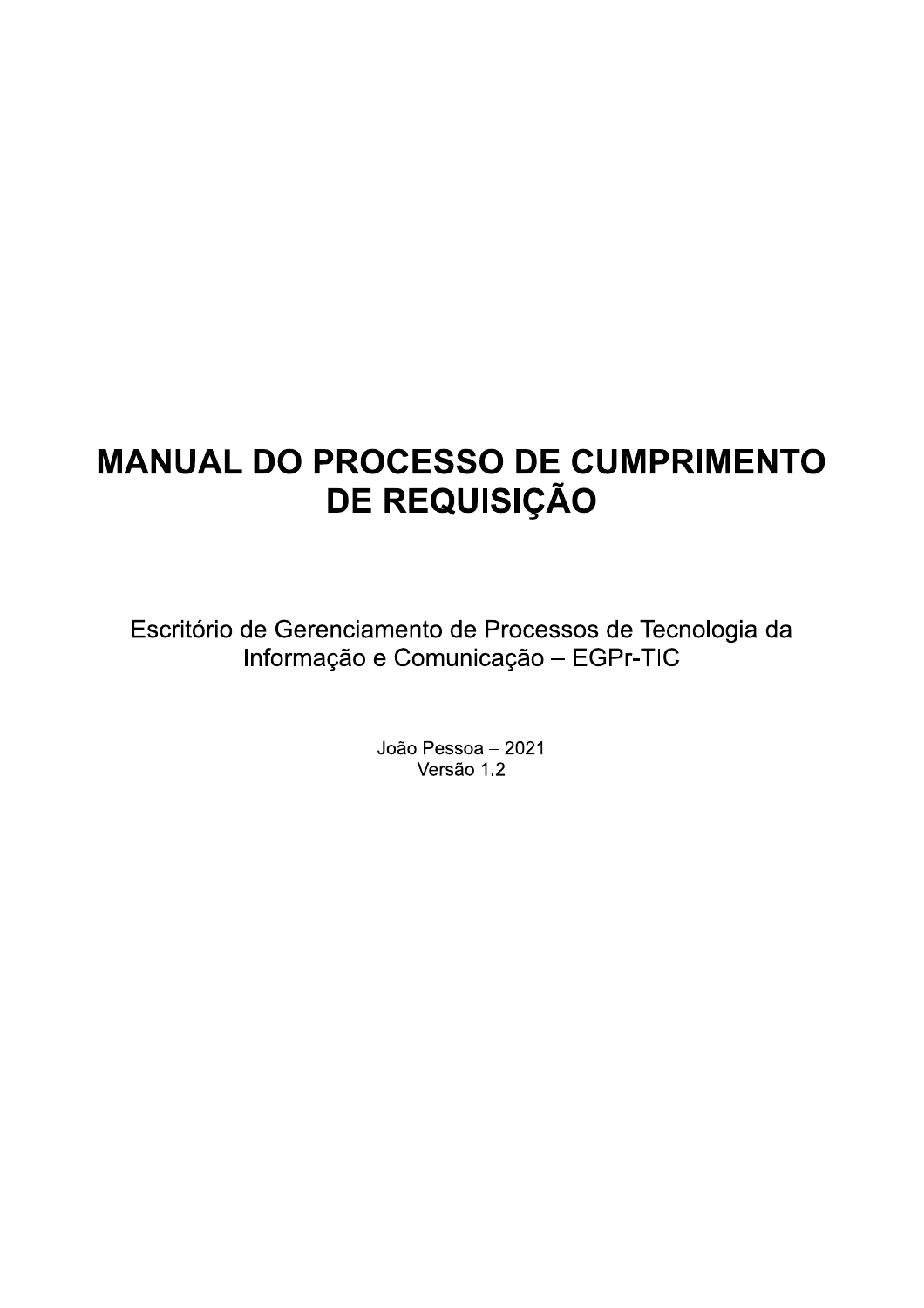

# Tribunal Regional do Trabalho da 13ª Região

# **Desembargador Presidente**

Dr.Leonardo José Videres Trajano

# Secretário Geral da Presidência Antônio Fragoso Cavalcante Neto

# SETIC - Secretário de Tecnologia da Informação e Comunicação

Rodrigo Cartaxo Marques Duarte

# NGGTIC - Núcleo de Governança e Gestão de Tecnologia da Informação e Comunicação

Breno Moreno Luna Carlos Alberto Araújo Correia Filho Raimundo José Campos Júnior Samuelson Wagner de Araújo e Silva Rômulo Alexandre Fernandes Silva

# Chefes de Núcleos da SETIC

Bruno Rafael de Araújo Sales Emerson Diego da Costa Araújo Breno Moreno Luna Luiz Alberto Alves dos Santos Ewerton Leandro da Costa Araújo Marcelo Luis Machado Moura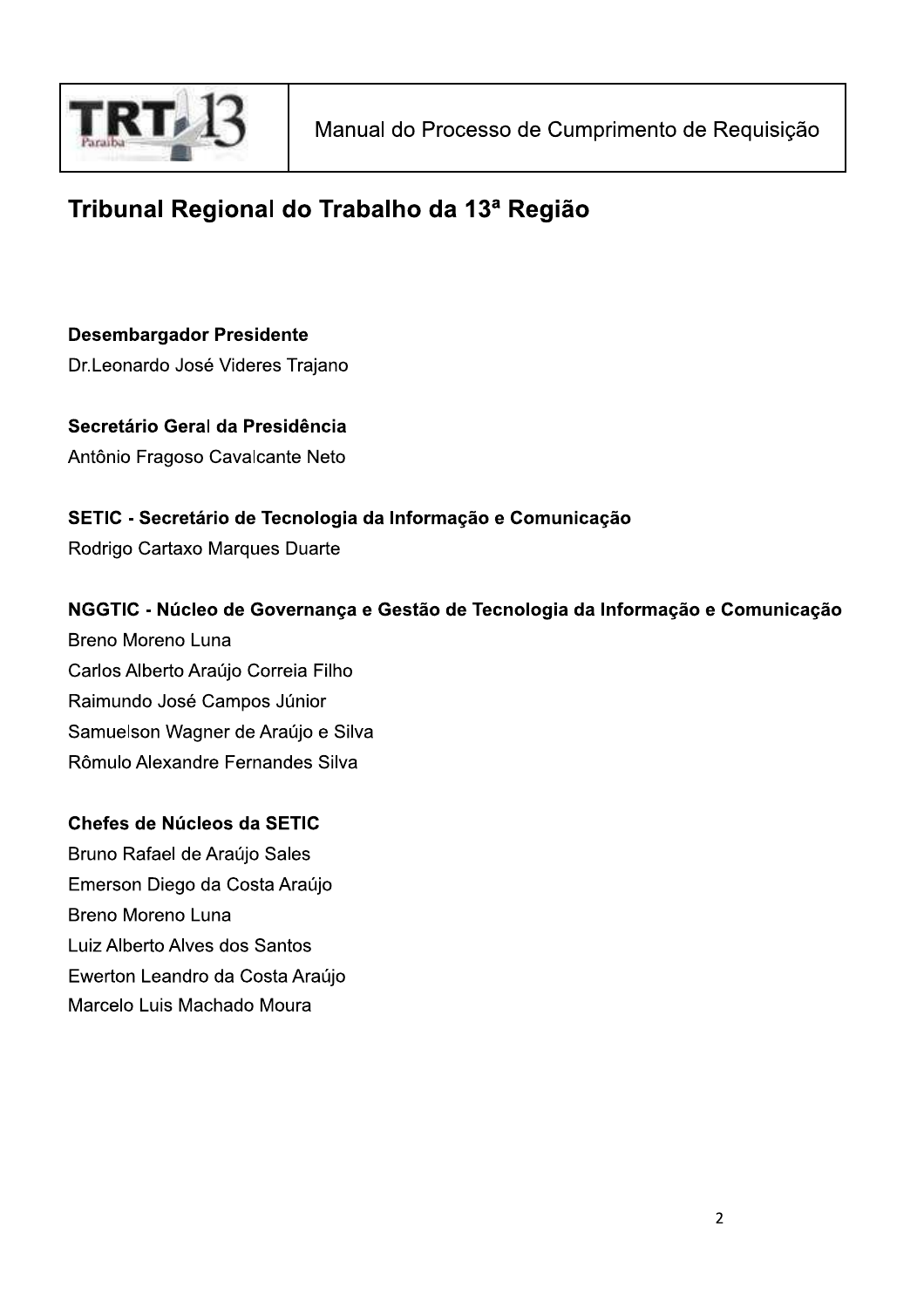

# **SUMÁRIO**

| 1.<br>Objetivo<br><u> 1989 - Johann John Stein, markin film yn y brening yn y brening yn y brening yn y brening y brening yn y bre</u>                                   |                                                                                                                              |
|--------------------------------------------------------------------------------------------------------------------------------------------------------------------------|------------------------------------------------------------------------------------------------------------------------------|
| 2.                                                                                                                                                                       |                                                                                                                              |
| 3.                                                                                                                                                                       | $\overline{4}$                                                                                                               |
| 4.                                                                                                                                                                       | $\overline{4}$                                                                                                               |
| 5.                                                                                                                                                                       |                                                                                                                              |
| 6.                                                                                                                                                                       | 5                                                                                                                            |
| 7.                                                                                                                                                                       |                                                                                                                              |
| 8.                                                                                                                                                                       | $6\phantom{1}6$                                                                                                              |
|                                                                                                                                                                          | 6                                                                                                                            |
|                                                                                                                                                                          | 6                                                                                                                            |
| 9.                                                                                                                                                                       |                                                                                                                              |
| 10.<br>Detalhamento do Processo Cumprir Requisição en al constituidade de la constitución de la constitución de la co                                                    | 8                                                                                                                            |
| Classificar e priorizar requisição de serviço<br><u>Classificar e priorizar requisição de serviço</u><br>10.1.                                                           | 8                                                                                                                            |
| Informar gerente do catálogo de serviços e contra a constructo de la constructo de la constructo de la constructo<br>10.2.                                               | -9                                                                                                                           |
| 10.3.                                                                                                                                                                    | 9                                                                                                                            |
| 10.4.                                                                                                                                                                    | 9                                                                                                                            |
| 10.5.                                                                                                                                                                    |                                                                                                                              |
| 10.6.                                                                                                                                                                    | 9                                                                                                                            |
| 10.7.                                                                                                                                                                    |                                                                                                                              |
| Documentar cumprimento da requisição (central de serviços)<br>9<br>10.8.                                                                                                 |                                                                                                                              |
| Encerrar chamado<br>10.9.                                                                                                                                                | <u> 1989 - Johann Stoff, deutscher Stoffen und der Stoffen und der Stoffen und der Stoffen und der Stoffen und der</u><br>10 |
| 10.10. Encaminhar para o grupo solucionador<br>10.10. Encaminhar para o grupo solucionador<br>10.10. Encaminhar para o grupo solucionador                                | 10                                                                                                                           |
| 10.11. Analisar requisição (grupo solucionador) [10] [2010] [2010] [2010] [2010] [2010] [2010] [2010] [2010] [                                                           | 10                                                                                                                           |
| 10.12. Encaminhar para o grupo solucionador apropriado<br>alternadores de la contrada de la contrada de la contrada de la contrada de la contrada de la contrada de la c | 10                                                                                                                           |
| 10.13. Cumprir requisição (grupo solucionador) [10] [2010] [2010] [2010] [2010] [2010] [2010] [2010] [2010] [                                                            | 10                                                                                                                           |
| 10.14. Documentar cumprimento da requisição (grupo solucionador) __________________________________                                                                      | 10                                                                                                                           |
|                                                                                                                                                                          | 10                                                                                                                           |
|                                                                                                                                                                          | <u> 11</u>                                                                                                                   |
| 10.17. Gerenciar mudanças et al. 2010 a.C. et al. 2010 a.C. et al. 2010 a.C. et al. 2010 a.C. et al. 2010 a.C.                                                           | 11                                                                                                                           |
| 11.                                                                                                                                                                      | <u> 11</u>                                                                                                                   |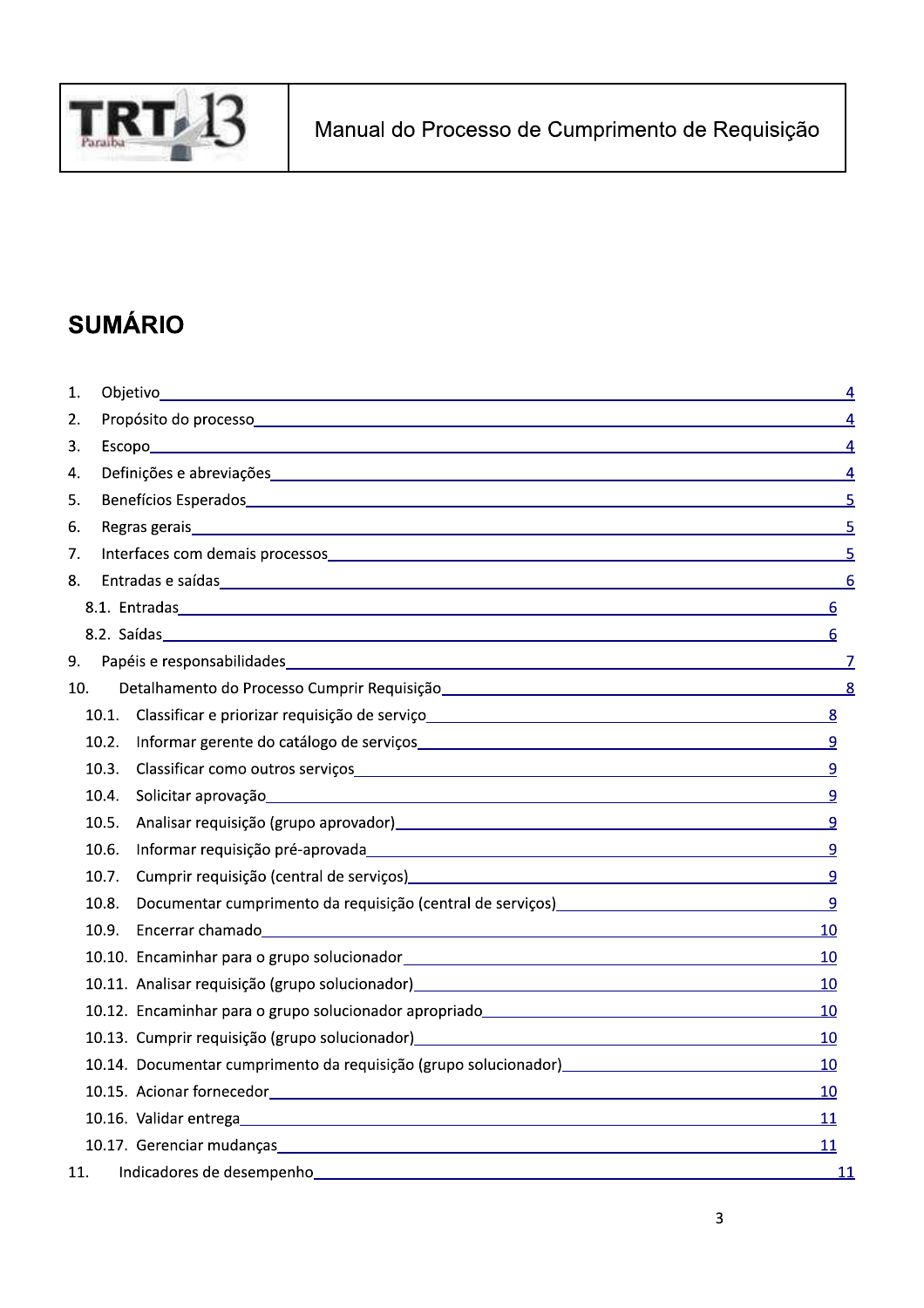

| 11.1. Percentual de requisições de serviços não cumpridas dentro do ANS        |  |
|--------------------------------------------------------------------------------|--|
| 11.2. Número de requisições de serviço por período e tipo                      |  |
| 11.3. Número de requisições de serviço que não constam no catálogo de serviços |  |
| Melhorias futuras                                                              |  |

# **Objetivo** 1.

Definir o Processo da de Cumprimento de Requisição a ser implantado pela Secretaria de Tecnologia da Informação e Comunicação do Tribunal Regional do Trabalho da 13ª Região.

# $2.$ **Propósito do processo**

O Processo da de Cumprimento de Requisição tem como propósito gerenciar o ciclo de vida das requisições de servicos feitas pelos usuários de TIC.

## $3.$ **Escopo**

Este processo é aplicável a todos os servicos oferecidos pela Secretaria de Tecnologia da Informação e Comunicação do TRT13ª Região.

# Definições e abreviações 4.

- Acordo de Nível de Serviço (ANS): acordo entre a área de TIC e seus usuários. O ANS descreve o servico de TIC e documenta metas de níveis de servicos acordadas com os usuários;
- Serviço de TIC: serviço baseado no uso da Tecnologia da Informação provido a um ou mais clientes para apoiar os processos de negócio da instituição. É composto por pessoas, processos e tecnologias que devem ser definidas por meio de um Acordo de Nível de Serviço;
- Base de Conhecimento: banco de dados lógico contendo informações usadas sobre incidentes e problemas relacionados aos serviços de TIC;
- Item de Configuração (IC): qualquer componente ou ativo de serviço que precise ser gerenciado de forma a entregar um serviço de TIC. Por exemplo: servidor, roteador, software etc:
- Banco de Dados de Gerenciamento de Configuração (BDGC): fornece informações sobre ICs e os relacionamentos de dependência entre eles. Permite determinar a causa, a solução e o escalonamento de um incidente, rastreando as falhas anteriores ao mesmo IC:
- Requisição de Mudança (RdM): pedido formal, devidamente registrado, para realizar uma mudanca: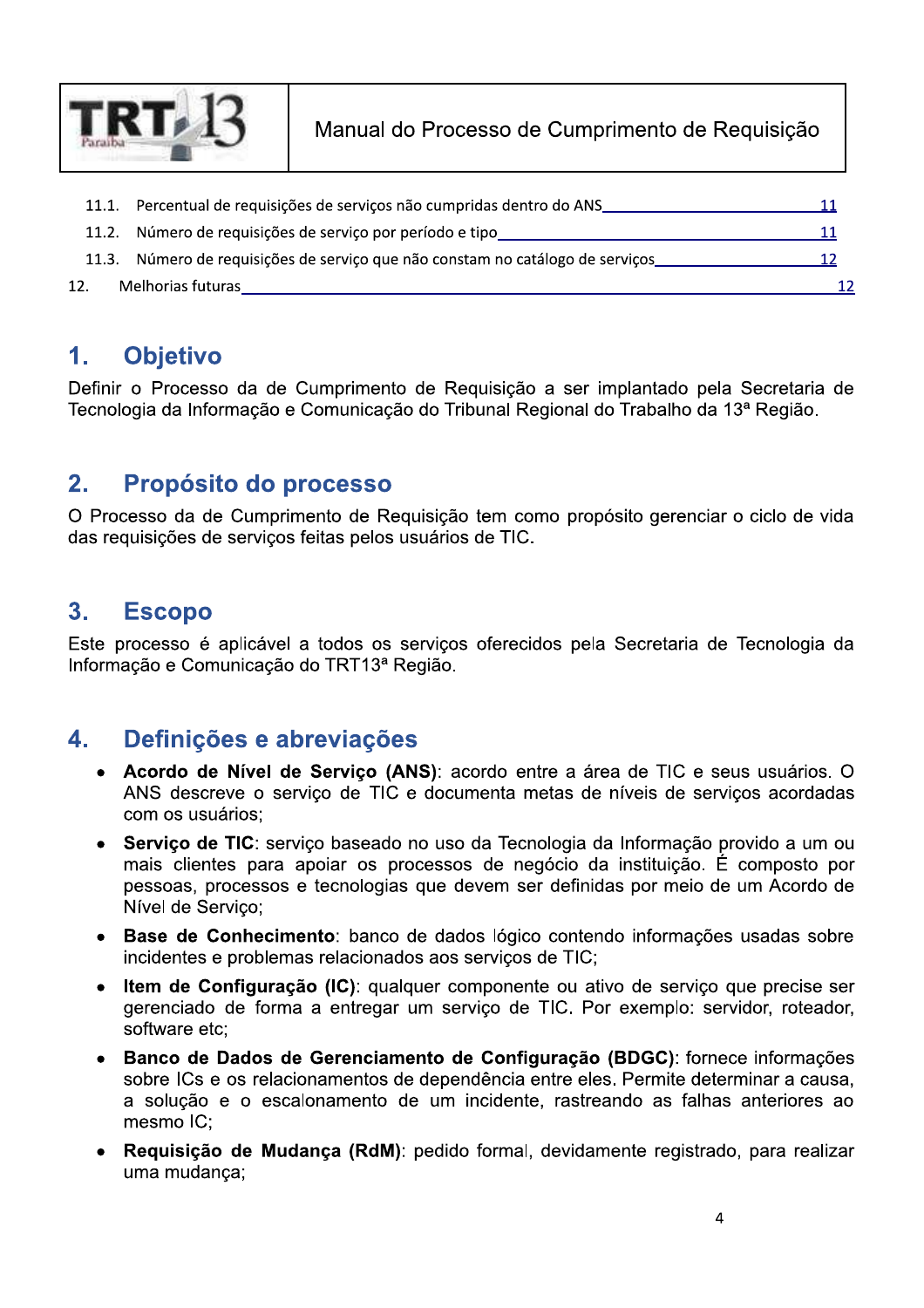

- Open-source Ticket Request System (OTRS): ferramenta de gestão de incidentes e problemas;
- Usuário: magistrados, servidores, requisitados, prestadores de serviços terceirizados, advogados, Ministério Público, peritos, outras pessoas que se encontrem a serviço da Justica do Trabalho e qualquer outro usuário externo que esteja acessando os serviços de TIC do TRT 13ª Região;

## **Benefícios Esperados** 5.

Os benefícios esperados com a implementação do Processo de Cumprimento de Requisição no TRT 13ª Região são:

- · Oferecer um canal para os usuários requisitarem e receberem serviços padrões, pré-definidos e/ou aprovados;
- Fornecer informações aos usuários relacionadas à disponibilidade dos serviços;
- Auxiliar os usuários com informações gerais sobre os serviços;  $\bullet$
- Receber reclamações e sugestões a respeito dos serviços.

## **Regras gerais** 6.

- Todas as requisições devem ser registradas, controladas, coordenadas, promovidas e  $\bullet$ gerenciadas por todo o seu ciclo de vida por meio de um único sistema. Isso garante uma abordagem consistente e reproduzível para o tratamento das requisições e reduz o potencial conflito entre requisições;
- Todas as requisicões devem ser checadas antes que o atendimento seja realizado, a fim de assegurar o uso eficiente dos recursos somente para requisições autorizadas;
- Prover treinamentos específicos às equipes de atendimento nas competências necessárias:
- O processo deve garantir que os usuários sejam mantidos informados sobre suas requisições;
- Garantir que as atividades estejam em comum acordo com as contratadas;
- Submeter as RdM ao gerente do processo de mudança e liberação, quando necessário.

# Interfaces com demais processos  $\mathbf{7}_{-}$

Abaixo estão descritas as principais interfaces do Processo de Cumprimento de Requisição com os demais processos contidos no escopo do gerenciamento dos serviços de TIC:

Gerenciamento do Catálogo de Servicos: garante que as solicitações disponíveis  $\bullet$ estão bem alinhadas e atualizadas para utilização dos usuários e vinculadas com os serviços do catálogo de TIC;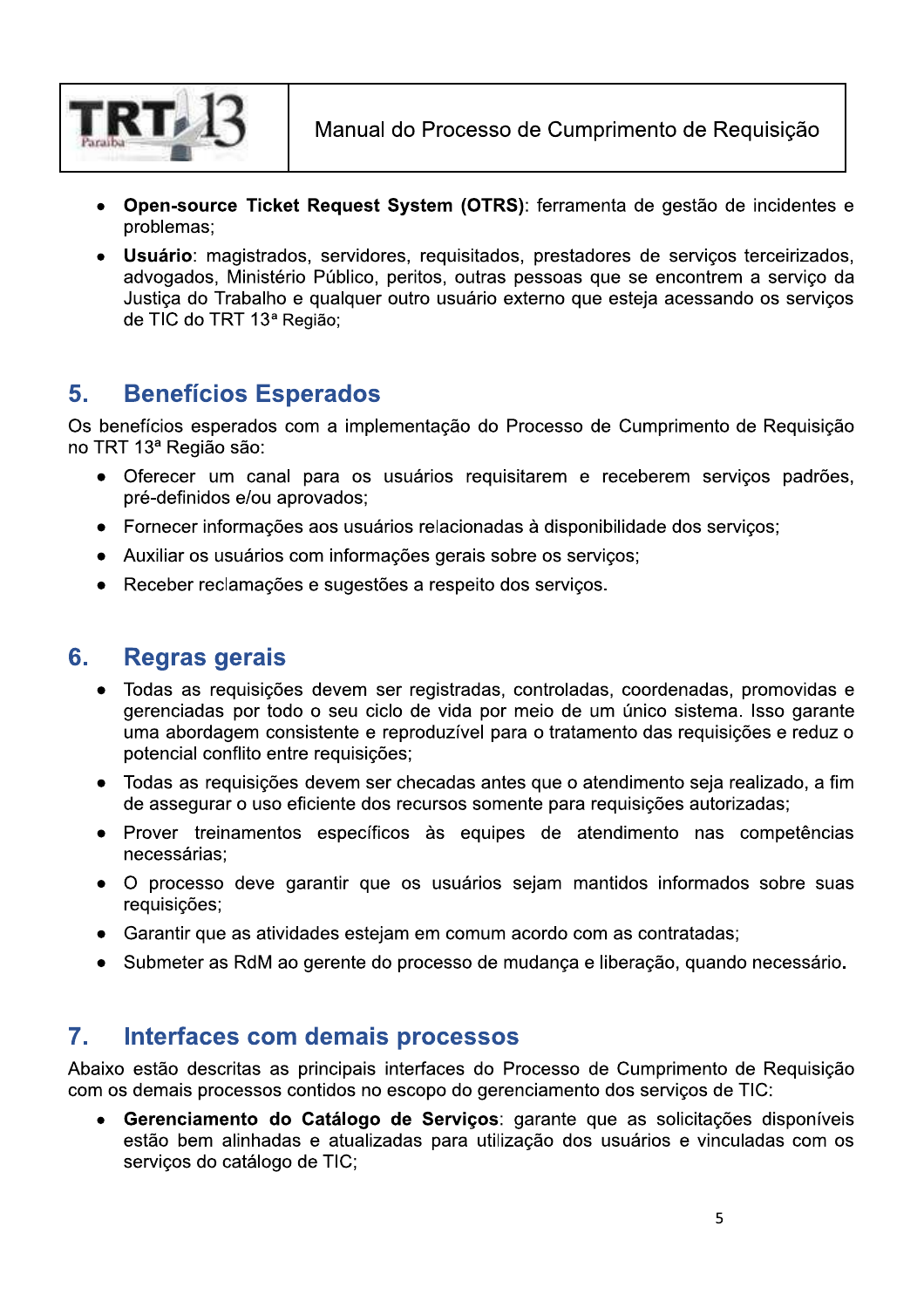

- Gerenciamento de Configuração e Ativos de Serviços: depois de implantado, o BDGC terá que ser atualizado para refletir as mudanças que poderão ter sido realizadas como parte das atividades de entrega do serviço;
- Gerenciamento de Mudanças: sempre que uma mudança for necessária para atender a uma solicitação, ela precisará ser registrada como uma RdM e seguir o processo de gerenciamento de mudanças;
- Gerenciamento de Nível de Serviço: negocia e define os tempos e metas para os serviços de TIC:
- Gerenciamento de Portfólio de Serviço: quando um novo serviço de TIC for identificado, esse será direcionado para este processo, o qual realizará um filtro, determinando se a solicitação se tornará um novo serviço ou se será descartada.

## Entradas e saídas 8.

As principais entradas e saídas do Processo de Cumprimento de Requisição são:

#### $10<sub>1</sub>$ **Entradas**

- Formulários de autorização de serviços;
- Requisições de serviços;
- Pedidos de informação sobre servicos.  $\bullet$

# 8.

#### $11.$ **Saídas**

- Requisições de servicos autorizadas/reieitadas:  $\bullet$
- Informações sobre status de atendimento das requisições;
- Requisições de serviços atendidas;  $\bullet$
- Necessidade de mudanca:
- Atualizações de ativos de ICs;
- Requisições de serviços encerradas;
- Requisições de serviços canceladas.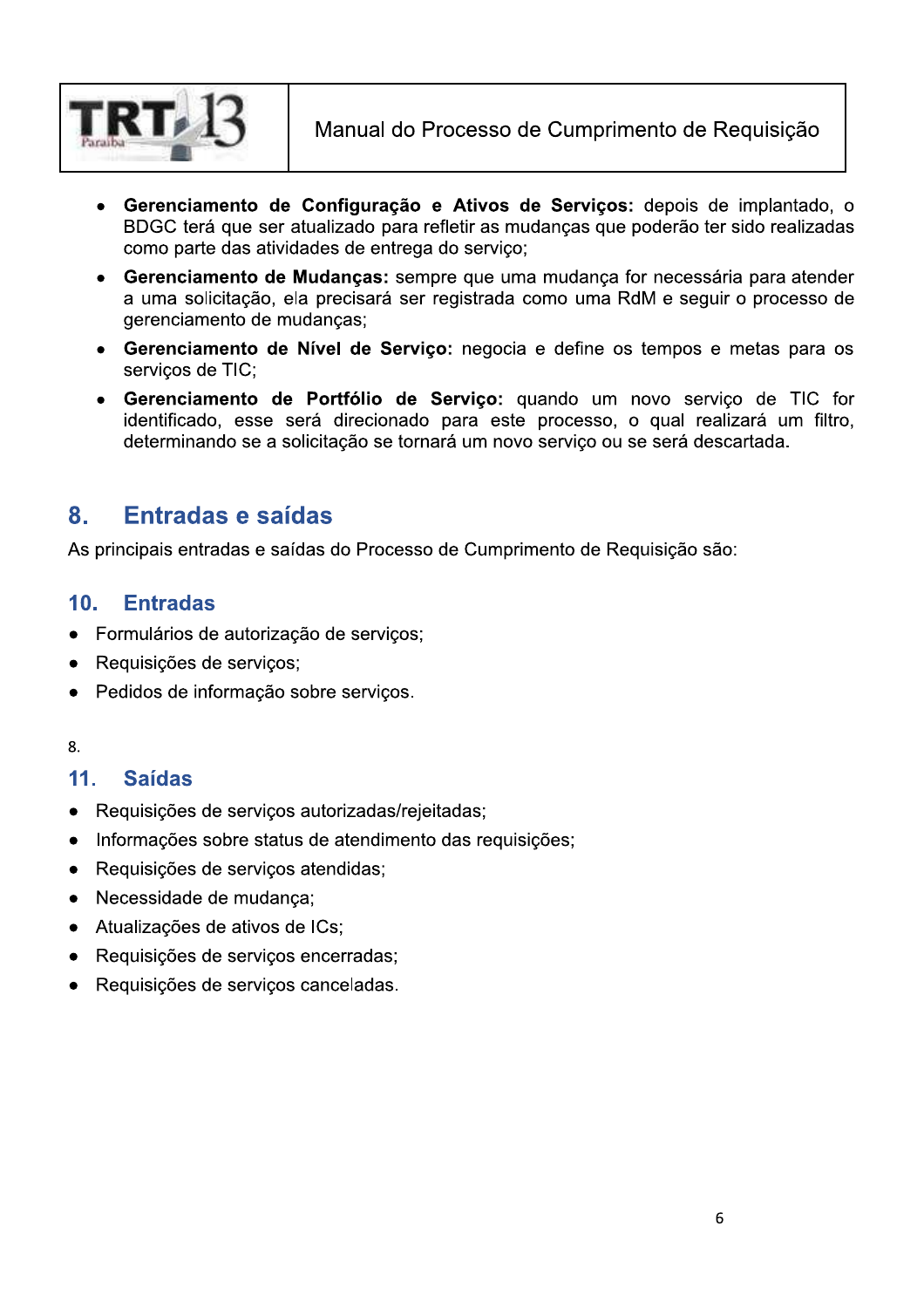

# Papéis e responsabilidades 9.

Abaixo estão definidos os papéis, seus executores e suas responsabilidades:

| Papel                                  | Quem exerce o papel                                                                                                                                                      | <b>Responsabilidades</b>                                                                                                                                                                                                                                                                                                                                                                                                            |
|----------------------------------------|--------------------------------------------------------------------------------------------------------------------------------------------------------------------------|-------------------------------------------------------------------------------------------------------------------------------------------------------------------------------------------------------------------------------------------------------------------------------------------------------------------------------------------------------------------------------------------------------------------------------------|
| Dono do Processo                       | Servidor da área de TIC<br>formalmente designado                                                                                                                         | • Analisar relatórios e indicadores de desempenho;<br>· Propor mudanças no processo;<br>· Autorizar mudanças no processo;<br>• Remover impedimentos para a execução do<br>processo;<br>· Prover recursos para a execução das atividades do<br>processo.                                                                                                                                                                             |
| Gerente do<br>Processo                 | Servidor da área de TIC do<br>Tribunal responsável pelo<br>gerenciamento operacional das<br>atividades do processo,<br>garantindo a sua correta<br>execução e desempenho | · Elaborar relatórios;<br>· Garantir que os indicadores de desempenho sejam<br>medidos:<br>· Garantir que o processo seja executado<br>corretamente;<br>· Registrar ações corretivas, preventivas e<br>oportunidades de melhorias;<br>· Garantir a integração com outros processos.                                                                                                                                                 |
| Atendente da<br>Central de<br>Serviços | Servidor da área de TIC ou<br>terceirizado lotado na Central de<br>Serviços                                                                                              | · Garantir que o processo de cumprimento de<br>requisição seja seguido;<br>• Garantir que a central de serviços seja o ponto único<br>de contato para todos os clientes;<br>• Gerenciar as atividades e recursos da central de<br>serviços;<br>• Reportar para o superior hierárquico qualquer evento<br>que possa impactar significativamente o negócio;<br>· Facilitar a comunicação entre TIC e negócio no nível<br>operacional. |
| Grupo aprovador                        | Deve ser composto, no mínimo,<br>pelo dono do serviço e pelo<br>responsável técnico de TIC                                                                               | · Aprovar ou reprovar requisições de serviços,<br>justificando sua decisão;<br>· Definir quais requisições de serviços serão<br>pré-aprovadas.                                                                                                                                                                                                                                                                                      |
| Grupo<br>solucionador                  | Servidores da área de TIC que<br>trabalham na solução de<br>requisições de serviço                                                                                       | • Garantir que somente as requisições encaminhadas<br>via central de serviços sejam tratadas;<br>· Registrar ou complementar requisição de serviços;<br>· Classificar e priorizar requisição de serviços;<br>· Atuar no cumprimento da requisição;<br>· Documentar cumprimento da requisição;<br>• Acionar fornecedor;<br>· Validar entrega do fornecedor;<br>• Acionar o processo de gerenciamento de mudanças.                    |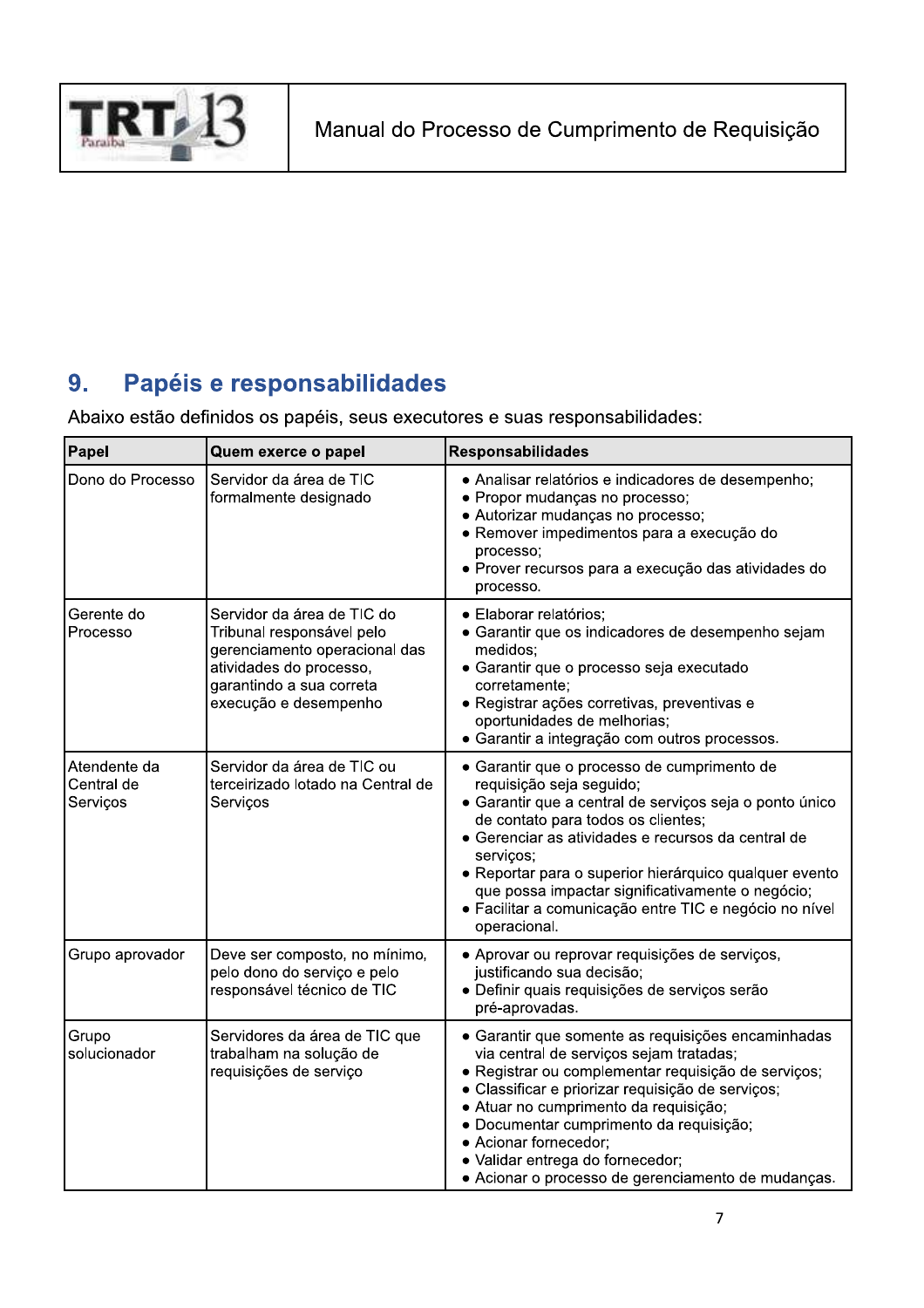

Manual do Processo de Cumprimento de Requisição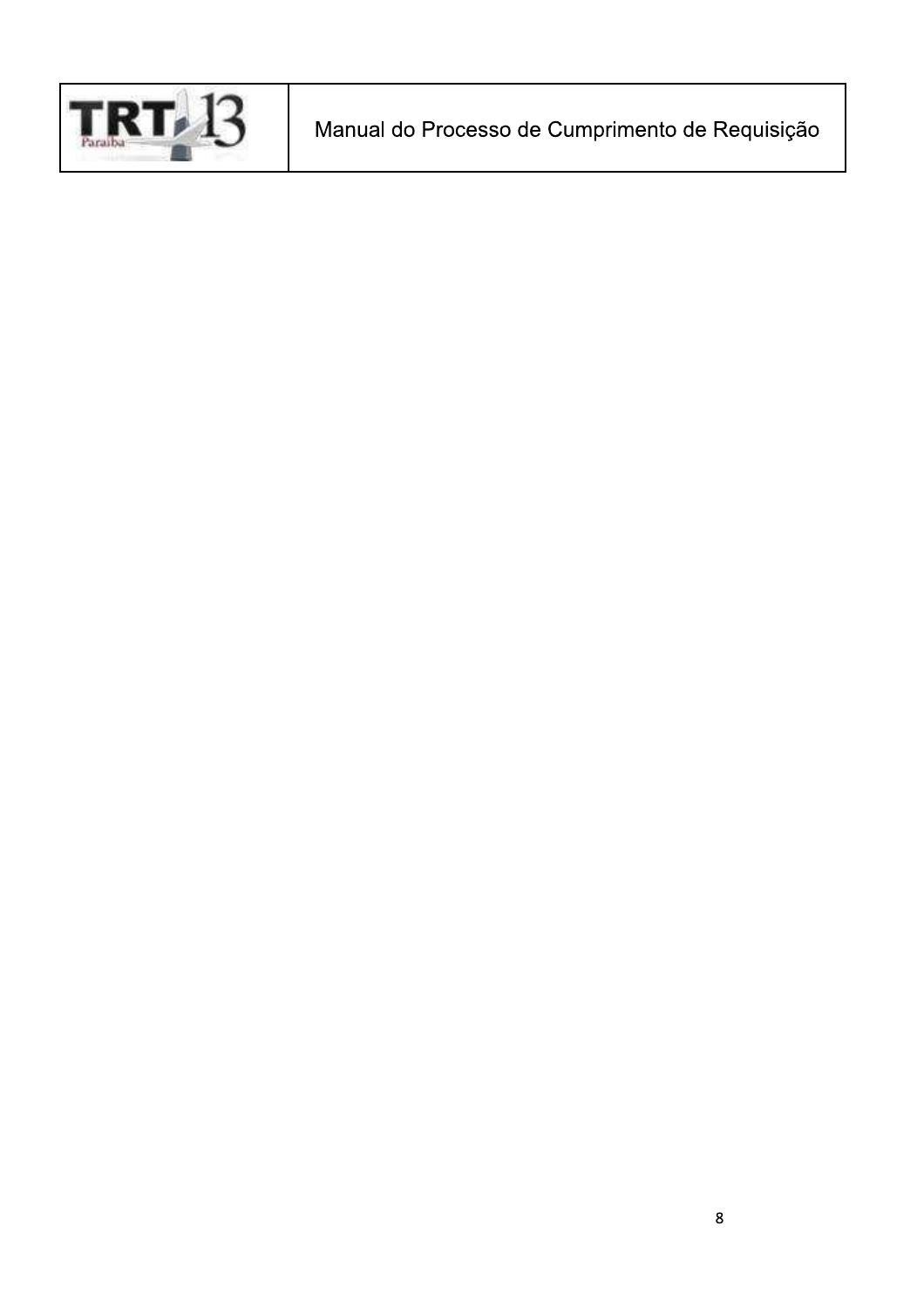

# Fluxo do Processo Cumprir Requisição  $10<sub>1</sub>$

Link para o fluxo do Processo

#### Classificar e priorizar requisição de serviço  $10.$

Esta atividade é composta por duas etapas, a saber, categorização e priorização da requisição.

A categorização é realizada pelo analista da central de serviços por meio de contato com o usuário solicitante, seguindo os procedimentos de atendimento definidos para promover o entendimento da reguisição. Todas as informações levantadas devem ser documentadas na requisição.

A priorização, por sua vez, se dá de forma automática de acordo com as regras de negócio definidas pela organização e parametrizadas no OTRS.

#### $11.$ Informar gerente do catálogo de serviços

Caso o atendente da central de serviços não identifique o serviço solicitado como um item do catálogo, deve informar ao gerente do catálogo de serviços sobre sua inexistência.

O atendente deve registrar uma reguisição de novo servico ou modificação em servico existente que deve ser tratada pelo Processo de Gerenciamento do Catálogo de Serviços.

#### $12.$ **Classificar como outros serviços**

Após notificar o gerente do catálogo de servicos a respeito da falta do servico, o atendente da central de serviços deverá classificar a requisição como 'Outros serviços' e dar continuidade ao atendimento da mesma.

#### $13.$ Solicitar aprovação

Uma vez identificado que o serviço requisitado consta no catálogo e está disponível, o atendente da central de servicos deve verificar se o servico precisa ou não de aprovação para ser executado. Caso seja necessário, o atendente deve submeter a requisição a um grupo aprovador.

#### 14. Analisar requisição (grupo aprovador)

O grupo aprovador para o qual a reguisição de serviço foi encaminhada, recebe a reguisição e avalia se deve ou não a aprovar. Em qualquer caso, uma justificativa ou evidência deve, obrigatoriamente, ser incluída no registro da reguisição.

Neste momento, o grupo aprovador poderá determinar que este tipo de requisição está pré-aprovado e não mais necessitará passar pelo grupo aprovador.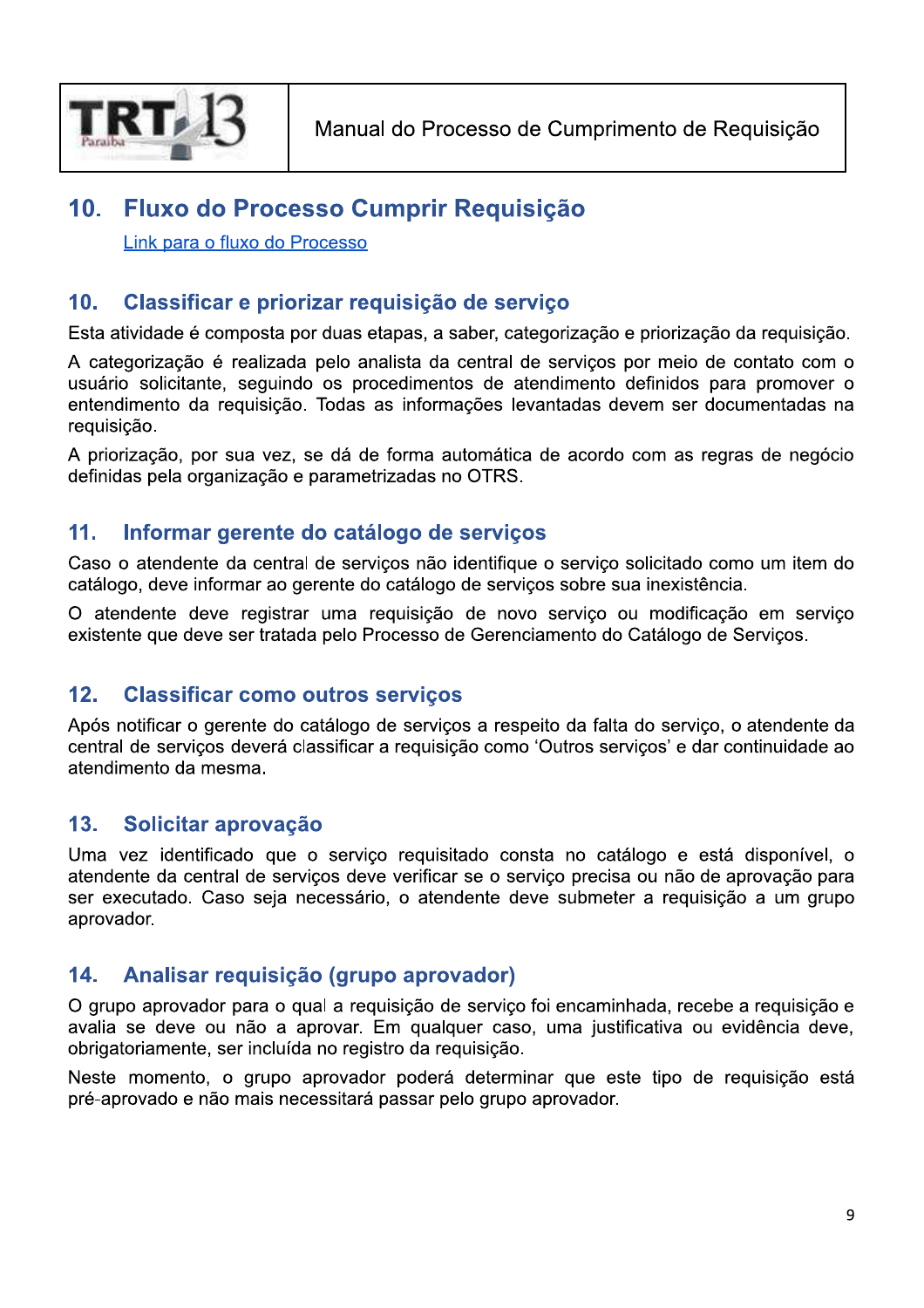

#### $15.$ Informar requisição pré-aprovada

Se o grupo aprovador decidir que a requisição deve ser pré-aprovada, o atendente da central de serviços deve comunicar esta decisão ao gerente do catálogo de serviços para que este tome as devidas providências.

#### 16. Cumprir requisição (central de serviços)

O atendente atua no cumprimento da requisição, conforme procedimento predefinido, que pode ser consultado na base de conhecimento.

Caso o serviço necessite do fornecimento de item indisponível no estoque, o analista deve comunicar ao solicitante o status da requisição (pendente fornecedor) e o prazo previsto para o seu cumprimento. Nesse caso, a contagem do ANS é interrompida.

#### $17<sub>1</sub>$ Documentar cumprimento da requisição (central de serviços)

O atendente que atuou no cumprimento da requisição deve fazer o registro da sua atuação. descrevendo informações relevantes para o cumprimento daquele serviço em particular.

#### 18. **Encerrar chamado**

Ao encerrar o chamado, o atendente que atuou no cumprimento da requisição deve:

- Informar os itens de configuração envolvidos com a requisição;
- Corrigir a categorização do chamado, se necessário.  $\bullet$

#### 19. Encaminhar para o grupo solucionador

O atendente da central de serviços, ao identificar que a requisição não é elegível em 1º nível, deve encaminhá-la para o grupo solucionador indicado. Esse encaminhamento poderá ser automático, quando o grupo solucionador e a elegibilidade do serviço estiverem pré-configurados no catálogo de serviços.

#### 20. Analisar requisição (grupo solucionador)

Ao ser encaminhada uma requisição de serviço ao grupo solucionador, o analista do grupo solucionador deve analisá-la para saber se de fato compete ao grupo, se deve ser encaminhada a outro grupo solucionador, ou ainda, se para atendê-la será necessária uma mudanca.

A requisição encaminhada pode ser uma requisição que já havia sido resolvida, mas foi reaberta por solicitação do usuário.

#### Encaminhar para o grupo solucionador apropriado  $21.$

Ao identificar que uma requisição de serviços encaminhada para a fila do grupo não faz parte do seu escopo, o analista do grupo solucionador deve redirecioná-la ao grupo mais indicado para atender a requisição.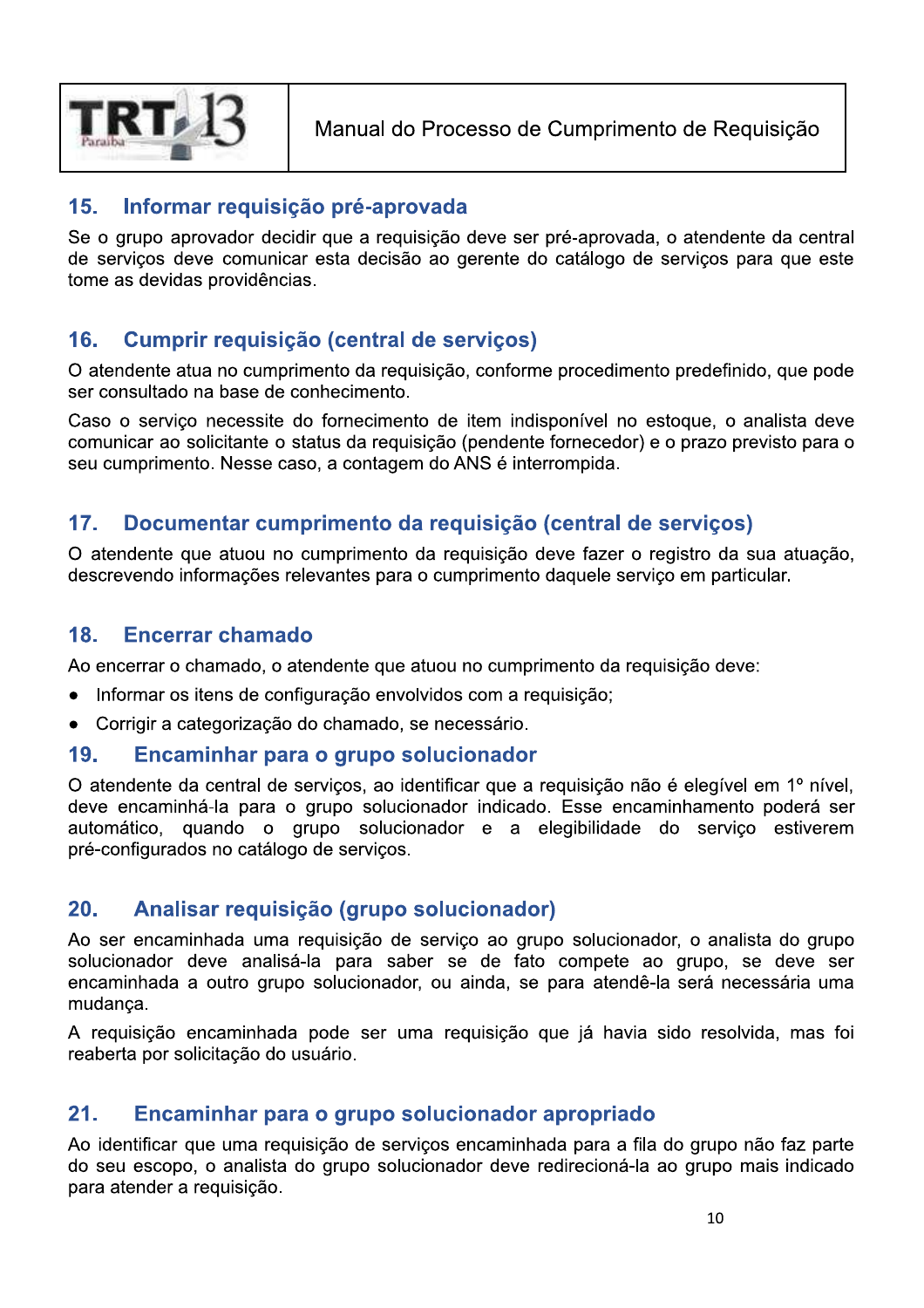

#### $22.$ Cumprir requisição (grupo solucionador)

Se compete ao grupo solucionador, esse atua no cumprimento da reguisição, conforme procedimento definido na base de conhecimento.

Caso o servico necessite do fornecimento de item indisponível no estogue, o grupo deve comunicar ao solicitante o status da requisição e o prazo previsto para o seu cumprimento. Nesse caso, a contagem do ANS é interrompida.

#### 23. Documentar cumprimento da requisição (grupo solucionador)

O grupo que atuou no cumprimento da requisição deve fazer o registro da sua atuação, descrevendo as informações relevantes para o cumprimento daquele servico em particular.

#### **Acionar fornecedor** 24.

Se ao buscar atender à solicitação o grupo solucionador identificar que para seu atendimento é necessário direcionar a solicitação a um fornecedor externo (de serviços ou de infraestrutura), deve acionar o fornecedor conforme as regras estabelecidas no instrumento contratual. Essa atividade é normalmente realizada pelo membro do grupo responsável pela gestão dos contratos com fornecedores.

Nesse ponto, o status do chamado no OTRS deve ser atualizado para "encaminhado para fornecedor" e ficará aguardando seu retorno.

Caberá ao grupo solucionador acompanhar e monitorar o fornecedor no atendimento da solicitação, seguindo as regras do instrumento contratual.

#### 25. **Validar entrega**

Cabe ao grupo solucionador avaliar e validar a entrega efetuada pelo fornecedor.

São elementos de controle de qualidade e desempenho dessa atividade as regras definidas no instrumento contratual, edital de licitação e termo de referência.

#### 26. **Gerenciar mudanças**

Caso seja necessária uma mudança para executar o serviço requisitado, o fluxo segue para o processo gerenciar mudanças.

## Indicadores de desempenho  $11.$

Os indicadores descritos a seguir irão avaliar o desempenho do Processo Cumprir Requisição.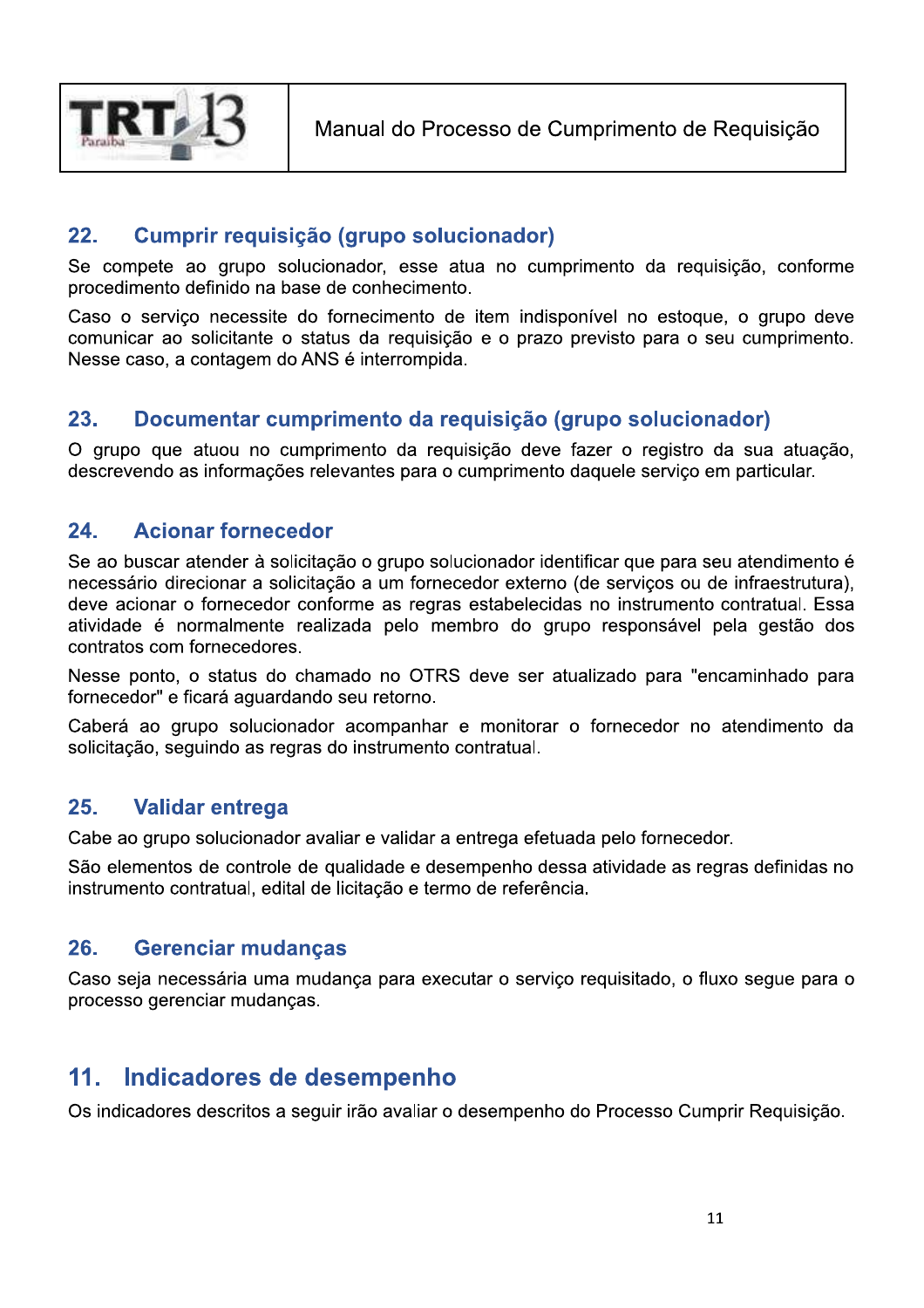

## Percentual de requisições de serviços não cumpridas dentro do ANS 10.

| <b>Objetivo</b>                  | Identificar o percentual das requisições de serviços que não foram<br>realizadas no prazo acordado        |
|----------------------------------|-----------------------------------------------------------------------------------------------------------|
| Periodicidade                    | Trimestralmente                                                                                           |
| Fórmula<br>de<br>cálculo         | (Quantidade de requisições de serviços não cumpridas dentro do ANS /<br>total de requisições de servicos) |
| <b>Procedimento</b><br>de Coleta | Buscar informações na Ferramenta de Monitoramento de chamados<br>como por ex: OTRS, Qlikview.             |
| Polaridade                       | <b>Quanto Menor Melhor</b>                                                                                |
| Responsável<br>pela Coleta       | Gerente do Processo                                                                                       |
| <b>Meta</b>                      | 10%                                                                                                       |

## Número de requisições de serviço por período e tipo  $11.$

| Objetivo                              | Medir o volume de requisições registradas no período para análise de<br>capacidade e uso na melhoria contínua do processo |
|---------------------------------------|---------------------------------------------------------------------------------------------------------------------------|
| <b>Periodicidade</b>                  | Semestral                                                                                                                 |
| Fórmula<br>de <sub>1</sub><br>cálculo | Quantidade de requisições de serviço no período por:<br>Serviço<br>$\bullet$                                              |
| <b>Procedimento</b><br>de Coleta      | Buscar informações na Ferramenta de Monitoramento de chamados<br>como por ex: OTRS, Qlikview.                             |
| <b>Polaridade</b>                     | <b>Quanto Major Melhor</b>                                                                                                |
| Responsável<br>pela Coleta            | Gerente do Processo                                                                                                       |
| <b>Meta</b>                           | 3500 chamados do tipo requisição por semestre, considerando todos os<br>serviços.                                         |

# $12.$ Número de requisições de serviço que não constam no catálogo de serviços

| Objetivo | I Identificar a quantidade de requisições de serviço que não constam no |
|----------|-------------------------------------------------------------------------|
|          | catálogo de serviços de TIC_                                            |